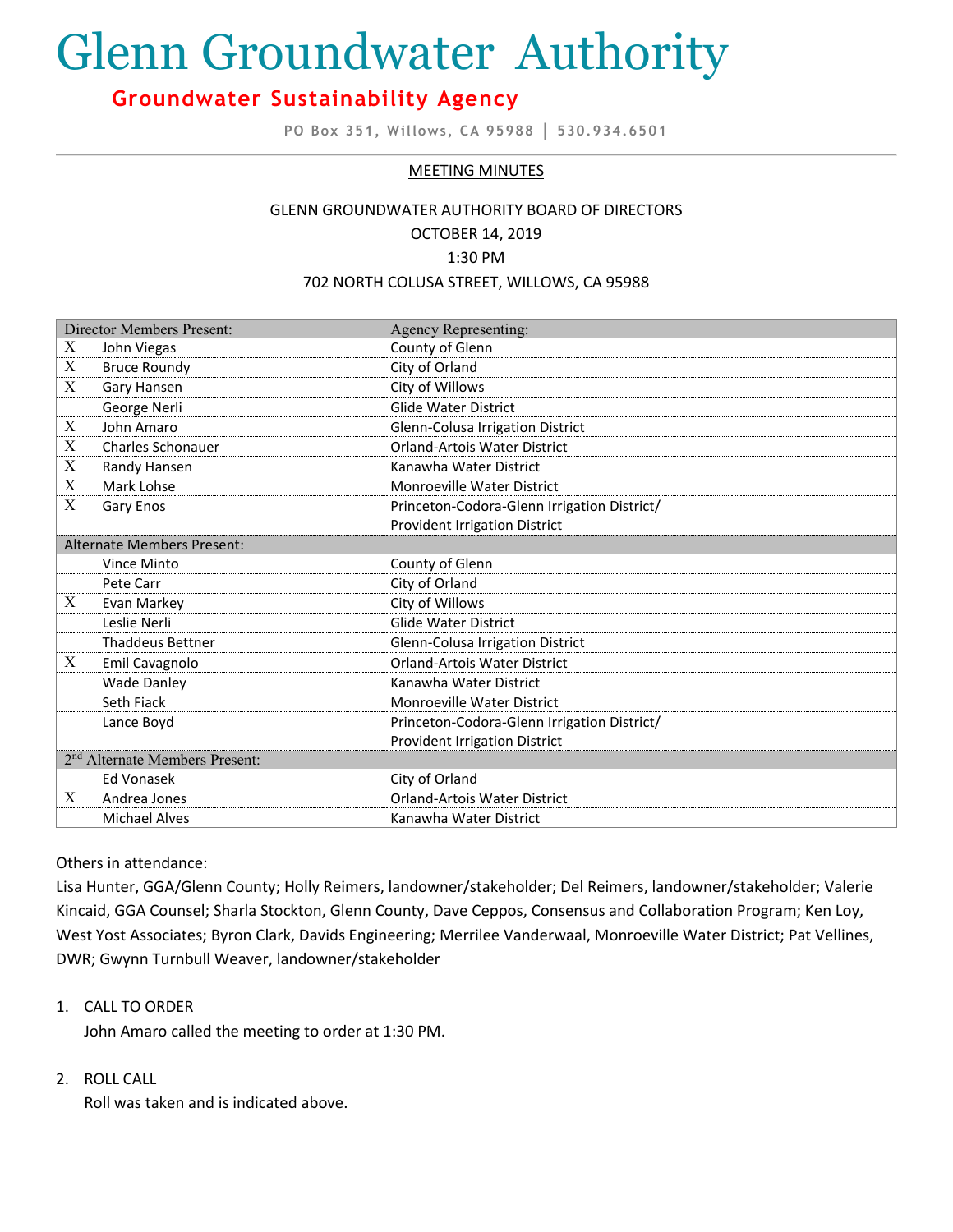# 3. APPROVAL OF MINUTES

Approval of meeting minutes from September 9, 2019.

The meeting minutes for September 9, 2019 were not available and will be considered for approval at the next meeting.

## 4. PERIOD OF PUBLIC COMMENT

Holly Reimers asked what benefit the westside landowners receive for the fee being charged. Valerie Kincaid responded stating the benefit is SGMA representation and SGMA management to be in compliance with the law. There are two ways to go about being SGMA compliant, through a local Groundwater Sustainability Agency (GSA) or reporting directly to the State. Ms. Reimers stated her bill would be cheaper if they reported to the State.

#### 5. STAFF UPDATE

Lisa Hunter provided the GGA with a verbal update on Program Manager activities. She stated her tasks have mainly involved working on meeting coordination and reviewing proposals and related tasks for the consultant selection process to develop the Colusa Subbasin Groundwater Sustainability Plan (GSP).

# 6. MONROEVILLE WATER DISTRICT

Consider confirmation of the Monroeville Water District membership in GGA following receipt of funding obligation and execution of JPA; authorize Chairman to execute letter regarding confirmation following receipt of funding obligation and execution of JPA.

Lisa Hunter confirmed both conditions have been met by the Monroeville Water District. A motion was made to authorize the Chairperson execute a letter regarding confirmation.

Motion: Chuck Schonauer, Second: Bruce Roundy Vote: Unanimous

The GGA welcomed Mark Lohse as the GGA Member Director for the Monroeville Water District. Seth Fiack will serve as the Alternate.

#### 7. FINANCIAL REPORT

- a. Review and accept Monthly Activities Report.
- b. Review and consider approval of claims.

The Monthly Activities Report was approved as submitted.

Motion: Bruce Roundy, Second: Gary Hansen, Vote: Unanimous

The Claims Summary was included in the meeting packet materials. There was some discussion regarding the Provost and Pritchard claim. The amount of the invoice exceeds the not to exceed amount listed in the contract. It was suggested to pay the invoice up to the contract not to exceed amount and request staff to work with Provost & Pritchard and report back to the Board regarding the overage at the next meeting. There was a motion to approve the Provost & Pritchard claim up to the contractual amount and approve the remaining claim as presented.

Motion: Gary Hansen, Second: Randy Hansen, Vote: Unanimous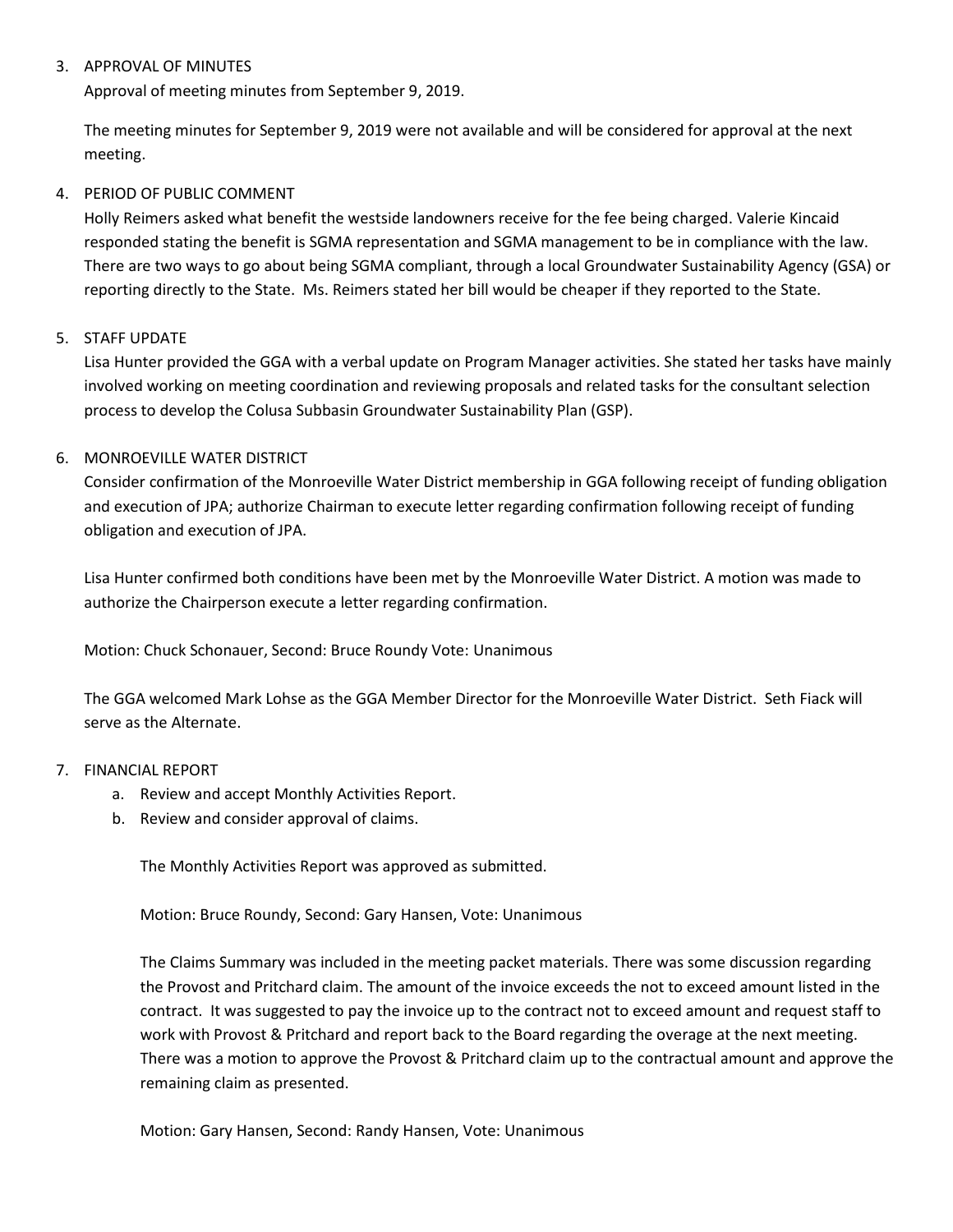#### 8. LONG-TERM FUNDING

- a. Receive update on Long-Term Funding activities and provide direction as needed.
- b. Approve Program Manger to send property-related fee bills directly to parcels not included in the County's tax bill system.

Lisa Hunter discussed Long-Term Funding activities and gave some background on sending property-related fee bills directly to parcels not included in the County's tax bill system, which are generally government parcels. A motion was made to approve Item 8.b as presented.

Motion: Gary Hansen, Second: Bruce Roundy, Vote: Unanimous

# 9. 2018/2019 ANNUAL AUDIT

Receive update on 2018/2019 audit and provide direction as needed.

Lisa Hunter stated she will meet with CliftonLarsonAllen staff this week to review documentation and assist in gathering the requested information. She will continue to update the Board as the process moves forward.

#### 10. PROPOSITION 68 GRANT FUNDING APPLICATION

- a. Consider entering into a contract not to exceed \$20,000 with Davids Engineering, Inc. to develop and submit a Proposition 68 grant funding application and authorize the GGA Board Chairman to execute the contract upon approval from Legal Counsel.
- b. Consider submitting Proposition 68 grant application upon staff approval and approving Resolution authorizing the Glenn Groundwater Authority to serve as the grant applicant on behalf of the Colusa Subbasin Groundwater Sustainability Agencies.

Lisa Hunter reviewed the Proposition 68 grant funding application opportunity. The Colusa Groundwater Authority (CGA) put together an Ad Hoc Committee to look into the application process. Ms. Hunter has been coordinating with CGA staff, Davids Engineering, and the CGA Ad Hoc Committee to discuss potential options for this opportunity. Davids Engineering has indicated they have the capacity to develop the grant application if the CGA and GGA decide to move forward, which is addressed in Item 10.a. Ms. Hunter mentioned due to the short time-frame, the GGA would need to take the lead role being the grant applicant and entering into the contract with Davids Engineering to develop the grant application. The CGA Board does not meet until the CGA/GGA Joint Board Meeting scheduled for October 30, which is only one day before the grant application is due. The CGA Board does not meet again until November. There was discussion on potential reimbursement, implementation projects, and GSP development.

A motion was made to enter into a contract not to exceed \$20,000 with Davids Engineering, Inc. to develop and submit a Proposition 68 grant funding application and authorize the GGA Board Chairman to execute the contract upon approval from Legal Counsel.

Motion: Gary Hansen, Second: John Viegas, Vote: Unanimous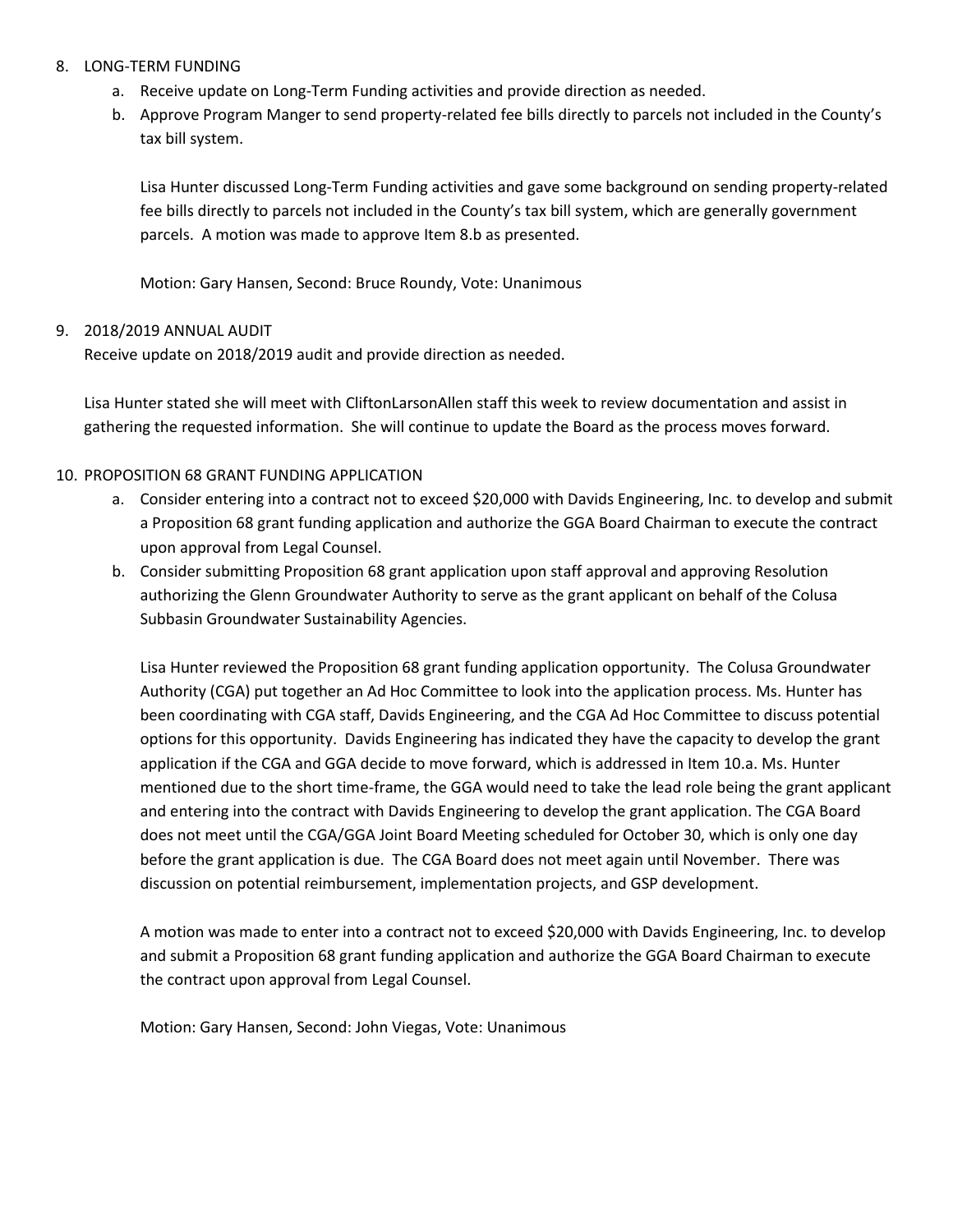There was a motion to approve submitting a Proposition 68 grant application upon staff approval and approve Resolution 2019-003 authorizing the Glenn Groundwater Authority to serve as the grant applicant on behalf of the Colusa Subbasin Groundwater Sustainability Agencies.

Motion: Gary Hansen, Second: Bruce Roundy Roll Call Vote: AYES: John Viegas, Bruce Roundy, Gary Hansen, John Amaro, Chuck Schonauer, Randy Hansen, Gary Enos, Mark Lohse NOES: None ABSENT: George Nerli

#### 11. COMMITTEE UPDATES

- a. Executive Committee
	- i. CGA/GGA Joint Executive Committee The GGA Executive Committee did not meet and has nothing new to report.
- b. Stakeholder Engagement Committee The Stakeholder Engagement Committee has not met.
- c. Technical Advisory Committee

The Joint CGA/GGA TAC met September 20, 2019 to hold interviews for the top three ranked proposals to provide services for Groundwater Sustainability Plan development for the Colusa Subbasin. Staff requested clarifications from the proposal teams and have received answers. The clarifications will be presented at the upcoming Joint CGA/GGA TAC meeting on October 16, 2019. The CGA/GGA will review the clarifications and make a recommendation at the CGA and GGA Boards October 30, 2019 CGA/GGA Joint Board Workshop.

d. West Side Ad Hoc Committee

The West Side Ad Hoc Committee met September 18, 2019. Gwynn Turnbull provided an update on discussion that took place during the ad hoc committee meeting. She summarized landowners on the fringe of the basin feel that they should not be included in the basin boundary and discussion. She indicated while no solution has been developed, there has been a good exchange and is hopeful there will be a short term and a long term solution through this process. There are a few ideas being discussed at the committee level, but will wait until the idea is fully formed before bringing it to the Boards for consideration.

Additional discussion included the Proposition 218 process, a cursory review of well infrastructure, and other related topics. Holly Reimers suggested requesting information from the Army Corps of Engineers regarding core samples near Black Butte Reservoir. Charlie Sullivan has indicated a willingness to serve as the third westside landowners/stakeholder member of the committee. Members of the committee include GGA members John Viegas, Randy Hansen, and Chuck Schonauer, landowner/stakeholder members Del Reimers, Gwynn Turnbull Weaver, Charlie Sullivan, and DWR staff Brandon Davison. The next meeting is currently being scheduled.

# 12. BOARD INFORMATIONAL SESSION: Groundwater Sustainability Plan Development

Dave Ceppos from the Consensus and Collaboration Program at Sacramento State University led the informational session of the presentation. Mr. Ceppos's efforts are part of the Facilitation Support Services program funded by DWR. He reviewed GSP processes, basin setting, basin conditions, and management areas among other topics. Ken Loy from West Yost Associates reviewed the Colusa Subbasin Hydrogeologic Conceptual Model and how these